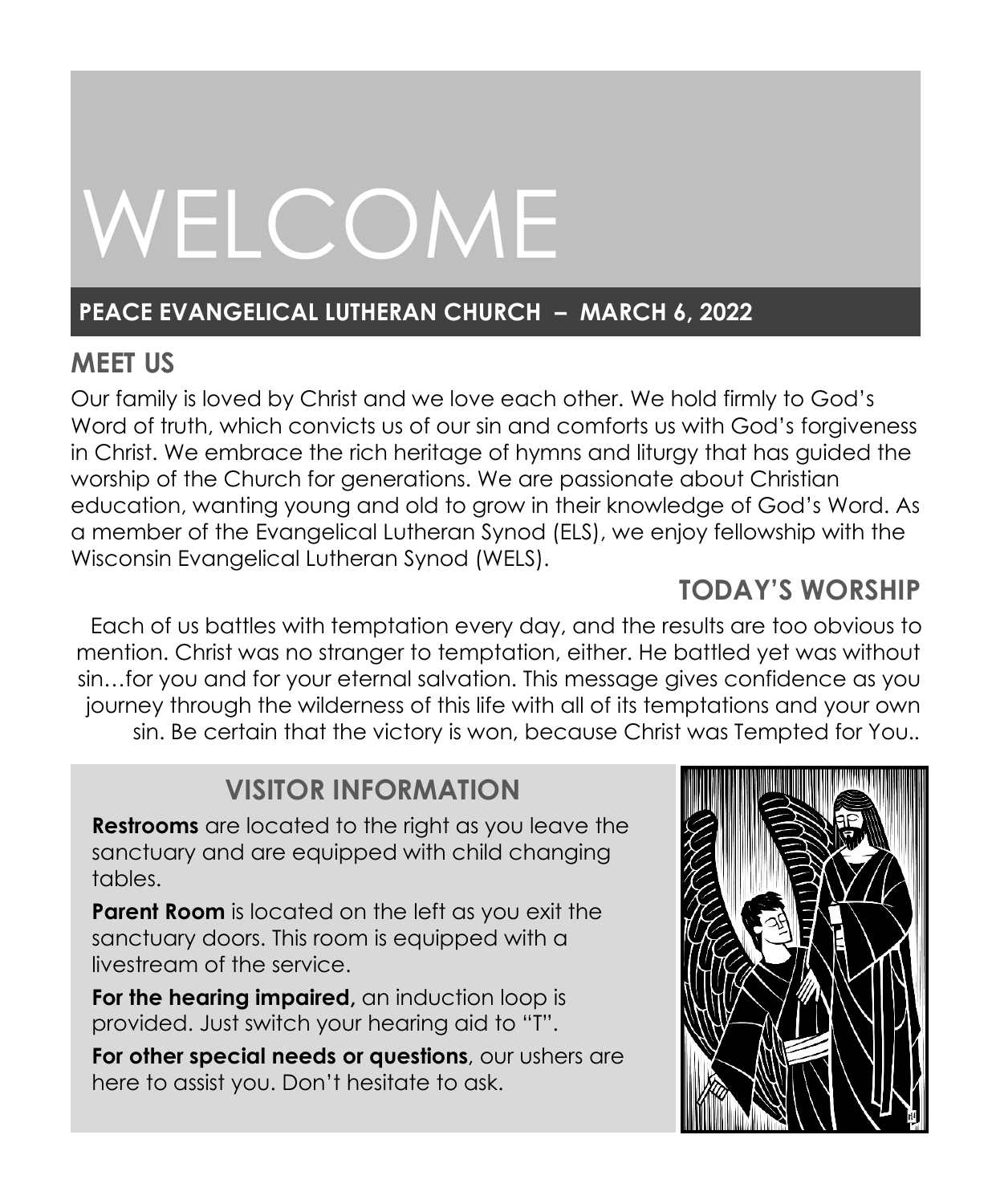# DIVINE SERVICE RITE 1

# **WE COME BEFORE THE LORD**

**PRELUDE** *Ein Feste Burg ist unser Gott* | Helmut Walcha

#### **OPENING PRAYER**

O Lord, our Maker, Redeemer, and Comforter, we are assembled in Your presence to hear your holy Word. We pray You to open our hearts by Your Holy Spirit, that through the preaching of Your Word we may be taught to repent of our sins, to believe on Jesus in life and death, and to grow day by day in grace and holiness. Hear us for Christ's sake. Amen.

**HYMN Awake and Sing the Song │ ELH 17:1-3,8** 

#### **CONFESSION OF SIN**

Almighty God, our Maker and Redeemer, we poor sinners confess unto You that we are by nature sinful and unclean, and that we have sinned against You by thought, word and deed. Therefore we flee for refuge to Your infinite mercy, seeking and imploring Your grace, for the sake of our Lord Jesus Christ.

**O most merciful God, You have given Your only-begotten Son to die for us: have mercy upon us, and for His sake grant us remission of all our sins; and by Your Holy Spirit increase in us a true knowledge of You, and of Your will, and true obedience to Your Word, to the end that by Your grace we may come to everlasting life; through Jesus Christ, our Lord. Amen.**



**KYRIE ELEISON** (Lord, have mercy)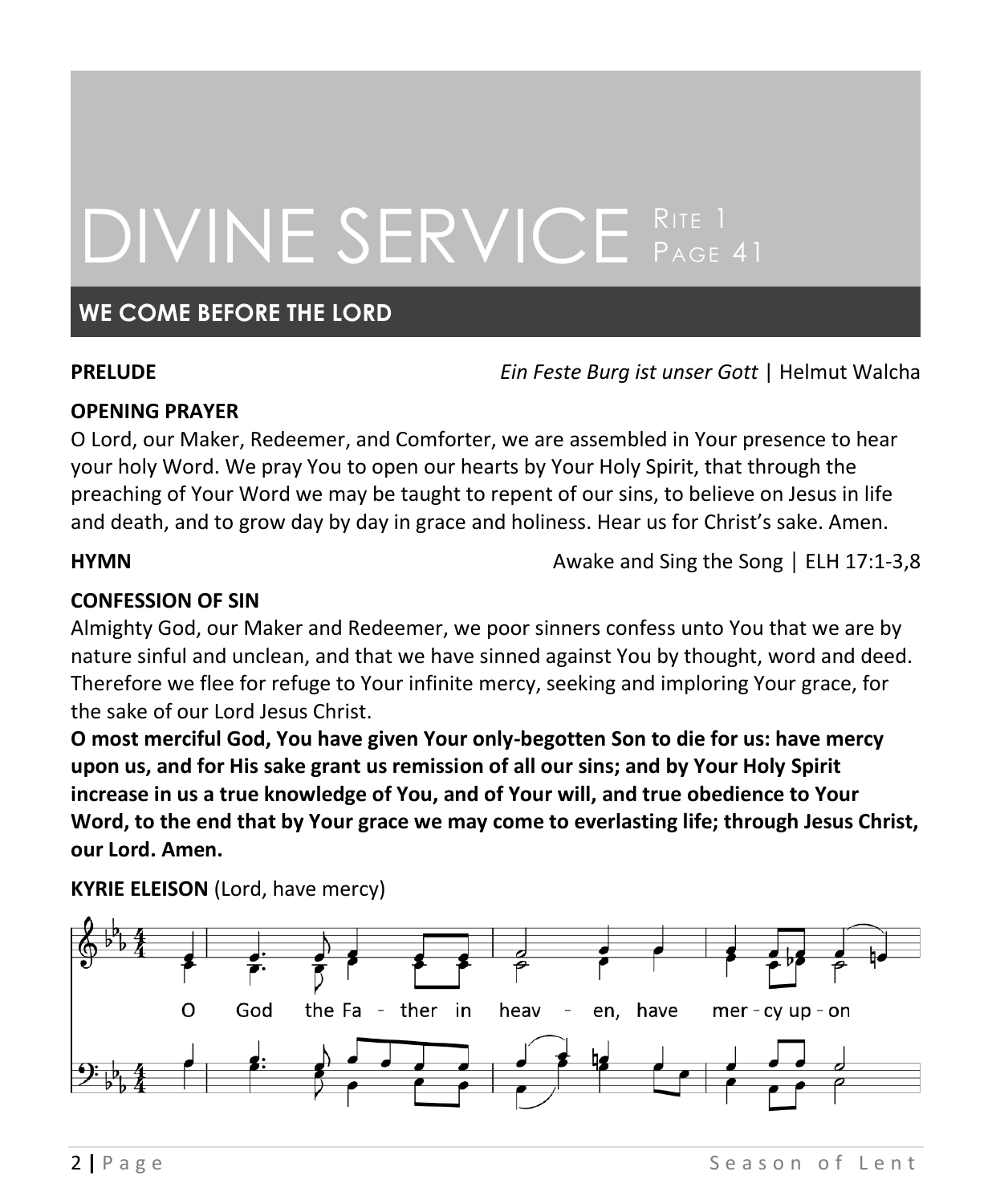

### **ABSOLUTION**

Lift up your hearts unto God! Almighty God, our heavenly Father, has had mercy upon us, and has given His only Son to die for us, and for His sake forgives us all our sins. To all who believe on His name He gives power to become the children of God, and has promised them His Holy Spirit. He who believes and is baptized will be saved. Grant this, Lord, unto us all. Amen.

#### **SALUTATION**

The Lord be with you.

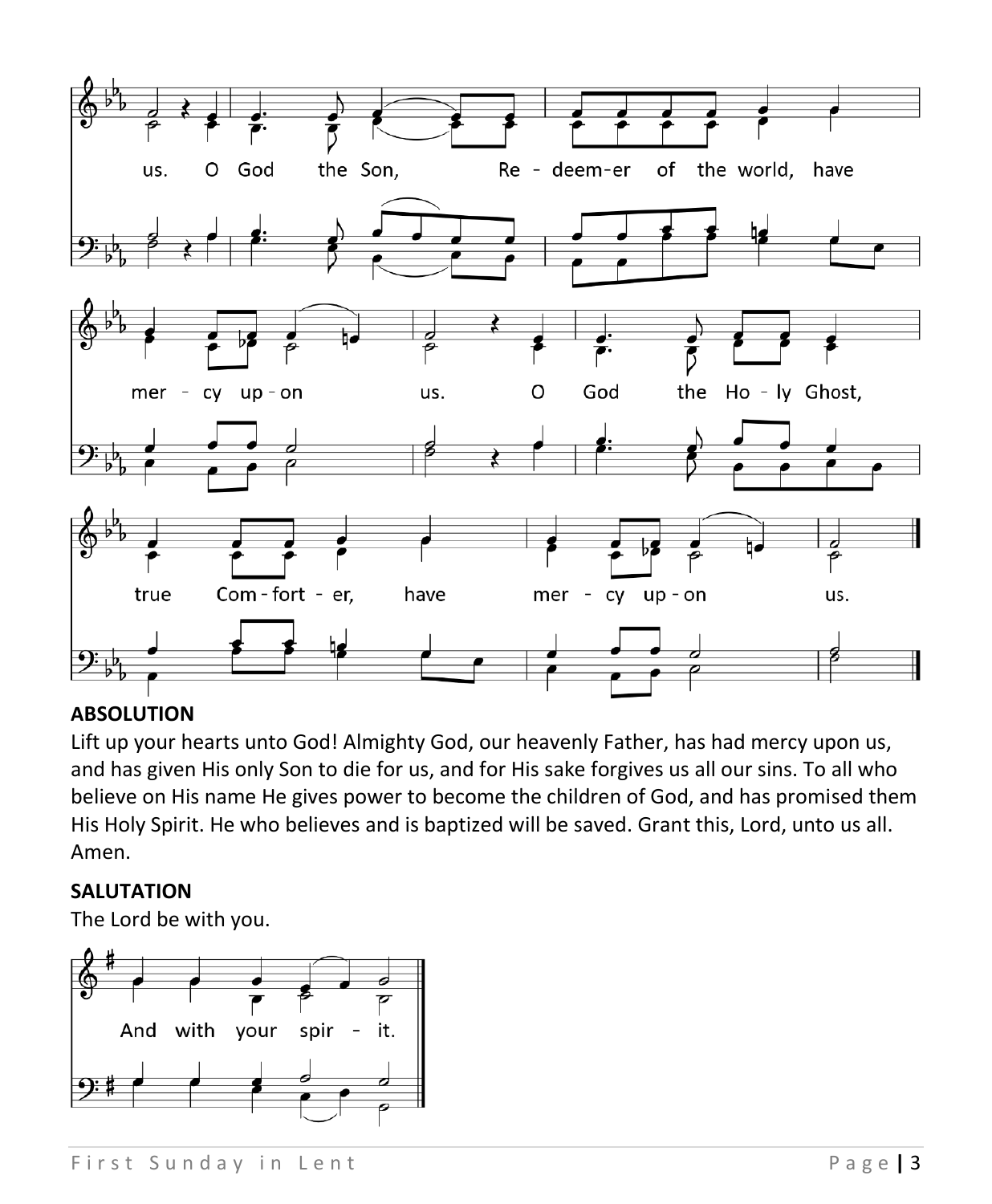### **PRAYER**

Mighty God and Father, our Lord Jesus walked into the wilderness to face the devil's temptations, but He did not succumb to Satan's lies or falter in His resolve to save the world from the prison of hell. Bolster our faith by His mighty victory that we may battle against the forces of evil with courage and confidence; through Your Son, Jesus Christ our Lord, who lives and reigns with You and the Holy Spirit, one God, now and forever.



# **WE HEAR GOD'S WORD Evangelical Heritage Version © 2019**

**OLD TESTAMENT READING** David and Goliath | 1 Samuel 17:4-11, 32-40, 45-49

<sup>4</sup>A challenger who represented the Philistines came out from the camp of the Philistines. He was named Goliath of Gath. He was nine feet, six inches tall. <sup>5</sup>He had a bronze helmet on his head, and he wore scaled body armor, which was made of more than one hundred pounds of bronze. <sup>6</sup>He had bronze greaves on his shins and a bronze spear slung between his shoulders. <sup>7</sup>The shaft of his spear was like a weaver's beam, and his spearhead was made of fifteen pounds of iron. His shield bearer went out ahead of him.  $8$  He would stand up and shout to the armies of Israel, "Why have you come out to line up in battle formation? I am a Philistine, and you are servants of Saul, aren't you? Choose a man to represent you, and let him come down to me. <sup>9</sup>If he is able to fight with me and kill me, we will be your servants. But if I overcome him and kill him, you will become our servants, and you will serve us." <sup>10</sup>The Philistine would say, "I defy the ranks of Israel today! Give me a man, and we will fight each other!" <sup>11</sup>When Saul and all Israel heard those words of the Philistine, they lost their courage and were terrified... <sup>32</sup>David said to Saul, "Do not let anyone lose heart because of this Philistine! Your servant will go and fight him." <sup>33</sup>But Saul said to David, "You cannot go against this Philistine to fight with him, because you are just a boy, and he has been a warrior since he was a youth." <sup>34</sup>David said to Saul, "Your servant has been taking care of his father's sheep. When a lion or a bear came and took a lamb from the flock, <sup>35</sup>I went after it and struck it and rescued the lamb out of its mouth. When the lion reared up against me, I grabbed it by its mane, struck it, and killed it. <sup>36</sup>Your servant struck both the lion and the bear. This uncircumcised Philistine will be like one of them, since he has defied the ranks of the living God." <sup>37</sup>David added, "The LORD, who delivered me from the paw of the lion and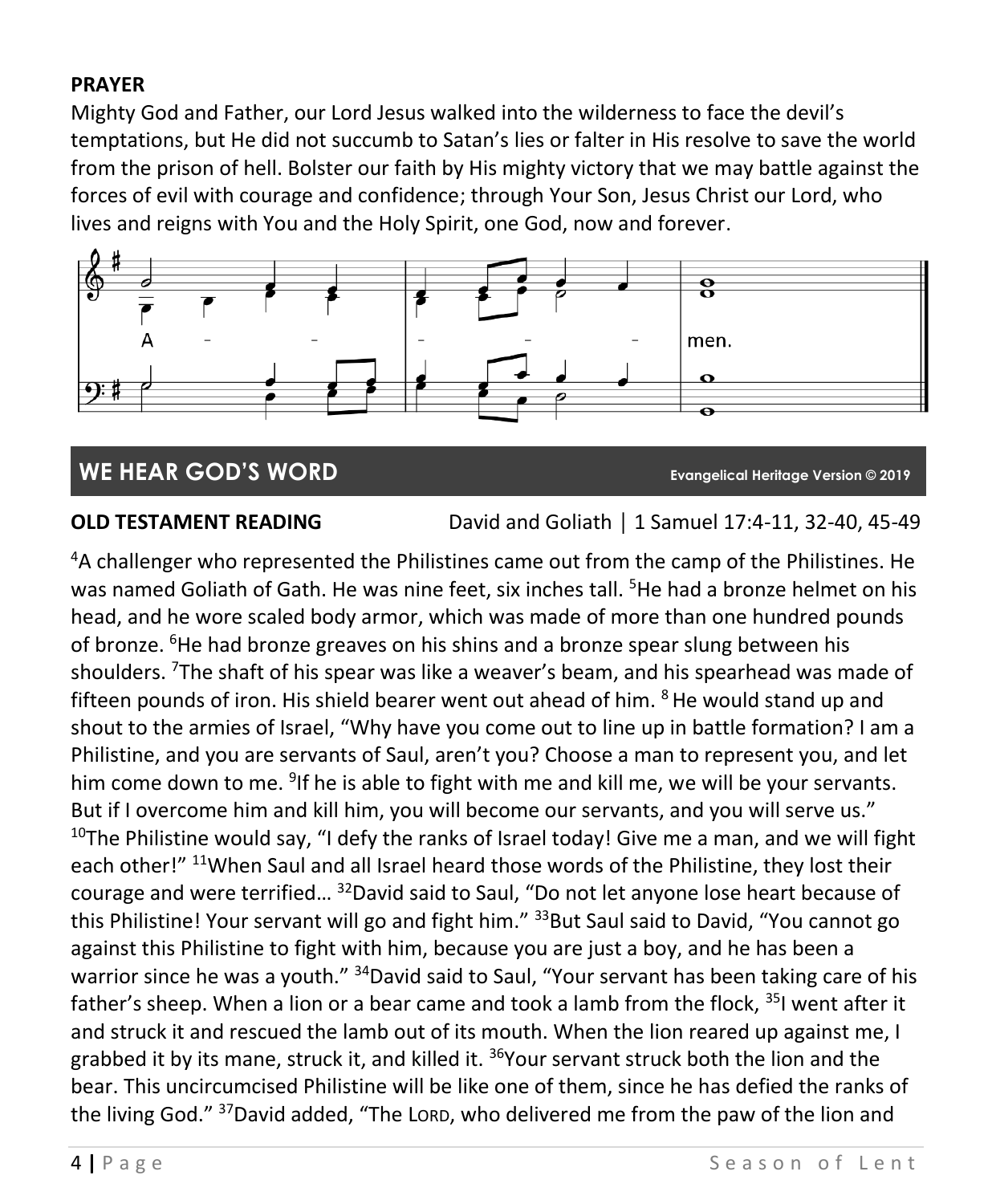from the paw of the bear, will deliver me from the hand of this Philistine." Saul said to David, "Go then! May the Lorp be with you." <sup>38</sup>So Saul dressed David in his own gear. He placed a bronze helmet on his head and dressed him in scaled body armor. <sup>39</sup>David strapped his sword over his gear. David tried to walk around in them, since he had never trained with this kind of equipment before. David said to Saul, "I cannot go in these, because I have never trained with them." So David took them off. <sup>40</sup>Then David took his staff in his hand and picked five smooth stones out of the stream bed and put them into the pouch of his shepherd's bag. He took his sling in his hand and approached the Philistine...<sup>45</sup>Then David said to the Philistine, "You come against me with a sword, with a spear, and with a javelin, but I come against you in the name of the LORD of Armies, the God of the ranks of Israel, whom you have defied. <sup>46</sup>Today the LORD will hand you over to me. I will strike you down and cut off your head. Today I will give the dead bodies of the army of the Philistines to the birds of the air and to the wild animals of the earth. Then all the earth will know that there is a God in Israel, <sup>47</sup>and all those gathered here will know that the Lorp does not save with sword and spear, for the battle belongs to the LORD, and he will deliver you into our hand."  $48$ Then, when the Philistine started advancing to attack David, David ran quickly toward the battle line to meet the Philistine. <sup>49</sup>David put his hand into his bag, took a stone from it, shot it from his sling, and struck the Philistine on the forehead. The stone sank into his forehead, and he fell facedown to the ground.

**EPISTLE READING** Jesus is our High Priest │ Hebrews 4:14-16

 $14$ Therefore, since we have a great high priest, who has gone through the heavens, namely. Jesus the Son of God, let us continue to hold on to our confession. <sup>15</sup>For we do not have a high priest who is unable to sympathize with our weaknesses, but one who has been tempted in every way, just as we are, yet was without sin.  $^{16}$ So let us approach the throne of grace with confidence, so that we may receive mercy and find grace to help in time of need.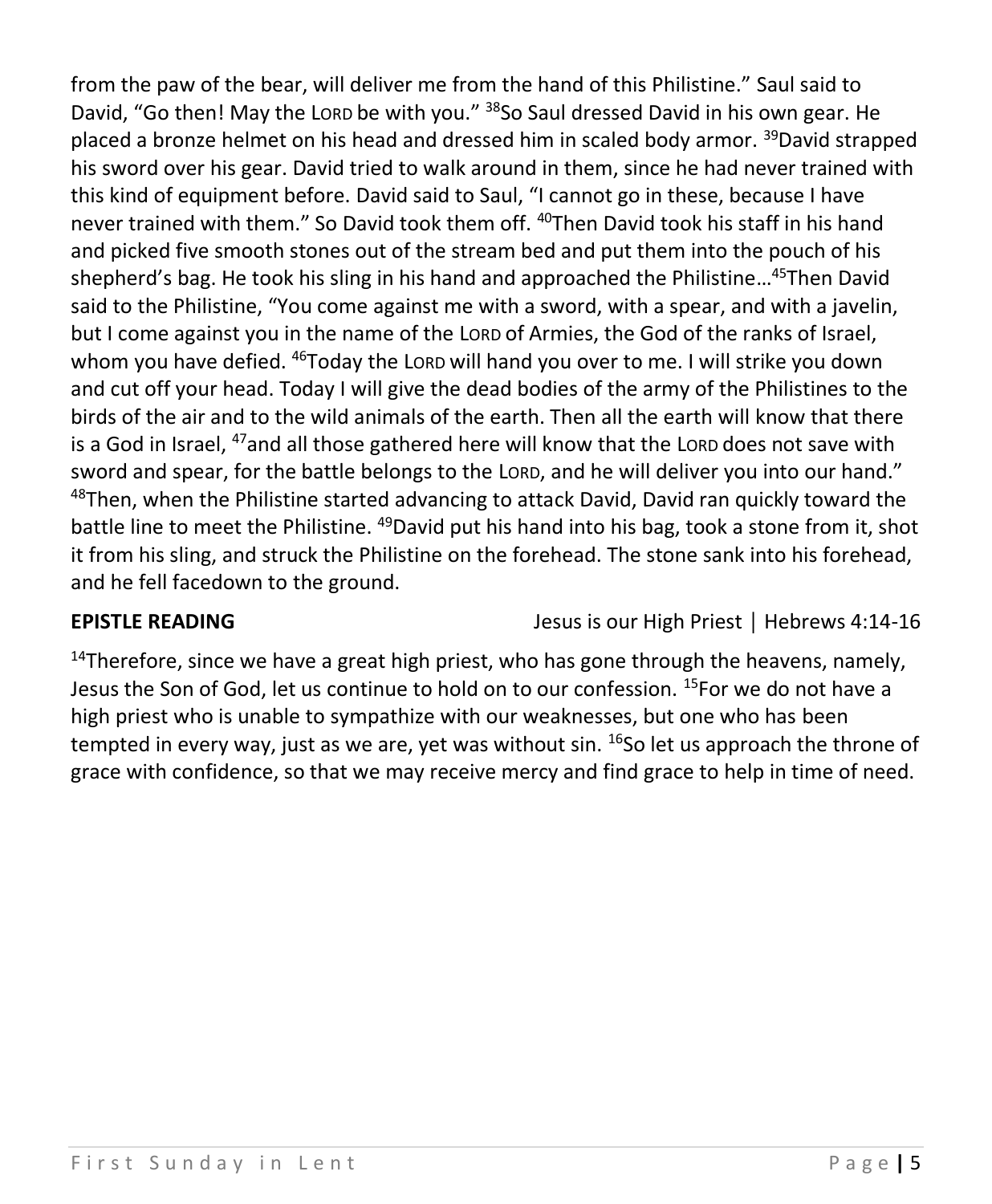## **HYMN ENSEMBLE** Christ, the True and Better Adam | Boswell and Papa *Please join the ensemble for verses in bold.*

Christ, the true and better Adam; Son of God and Son of man Who, when tempted in the garden, never yielded, never sinned. He, who makes the many righteous brings us back to life again. Dying, He reversed the curse; then rising, crushed the serpent's head

**Christ, the true and better Isaac; humble son of sacrifice, Who would climb the fearful mountain, there to offer up his life. Laid with faith upon the altar, Father's joy and only Son; There salvation was provided, oh what full and boundless love.**

Amen, amen, from beginning to end. Christ the story, His the glory; Alleluia, amen.

Christ, the true and better Moses, called to lead a people home; Standing bold to earthly powers, God's great glory to be known. With his arms stretched wide to heaven, see the waters part in two; See the veil is torn forever, cleansed with blood we pass now through.

Amen, amen, from beginning to end. Christ the story, His the glory; Alleluia, Amen.

**Christ the true and better David; lowly shepherd, mighty King. He the champion in the battle; where O death, is now thy sting? In our place He bled and conquered; crown Him Lord of majesty. His shall be the throne forever; we shall e'er His people be** 

**Amen, amen, from beginning to end. Christ the story, His the glory; Alleluia, amen!** *(repeat refrain)*

> © 2020 Getty Music Hymns and Songs, Getty Music Publishing, Love Your Enemies Publishing, & Messenger Hymns (Admin. by Music Services, Inc.) Used by permission: CCLI Song # 7160820 Keith Getty, Matt Boswell, & Matt Papa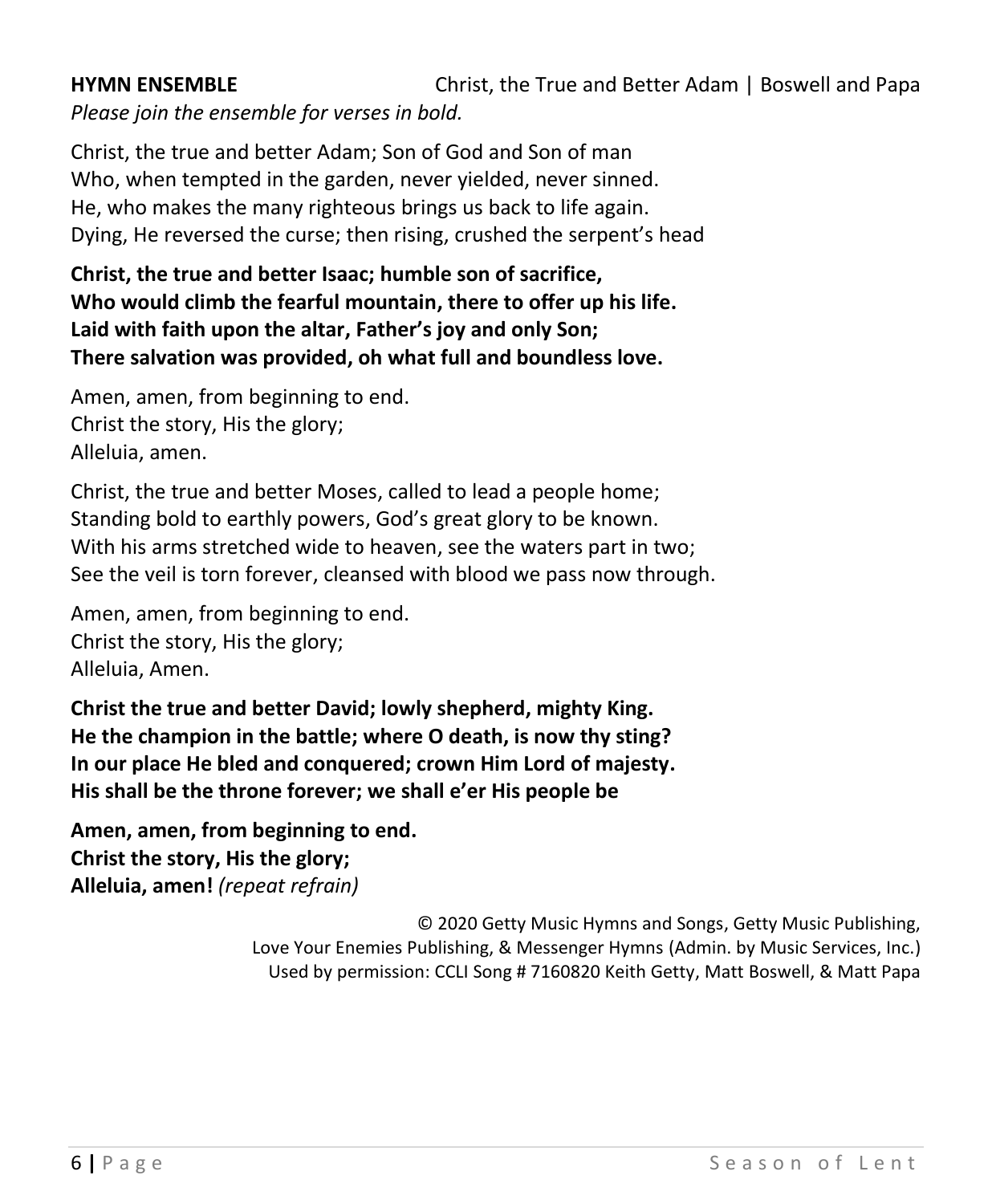

1 Jesus, full of the Holy Spirit, returned from the Jordan and was led by the Spirit in the wilderness, <sup>2</sup>where he was tempted by the Devil for forty days. He did not eat anything during those days. When they came to an end, he was hungry.  $3$ The Devil said to him, "If you are the Son of God, tell this stone to become bread." <sup>4</sup> Jesus answered him, "It is written: 'Man shall not live by bread alone, but by every word of God.'" <sup>5</sup>The Devil led him up to a high mountain and showed him all the kingdoms of the world in a moment of time. <sup>6</sup>The Devil told him, "I will give you all this power and the glory of these kingdoms, because it has been entrusted to me, and I can give it to anyone I want. <sup>7</sup>So, if you worship me, it will all be yours." <sup>8</sup>Jesus answered him, "It is written: 'You shall worship the Lord your God and serve him only." <sup>9</sup>The Devil led him to Jerusalem and had him stand on the pinnacle of the temple. "If you are the Son of God," he said, "throw yourself down from here, <sup>10</sup>because it is written: He will command his angels concerning you, to protect you. <sup>11</sup>And, they will lift you up with their hands, so that you will not strike your foot against a stone."  $^{12}$  Jesus answered him, "It says: 'You shall not test the Lord your God.'" <sup>13</sup>When the Devil had finished every temptation, he left him until an opportune time.

#### **APOSTLES' CREED**

I believe in God, the Father Almighty, Maker of heaven and earth.

And in Jesus Christ, His only Son, Our Lord, who was conceived by the Holy Spirit, born of the virgin Mary, suffered under Pontius Pilate, was crucified, died and was buried. He descended into hell; the third day He rose again from the dead; He ascended into heaven and is seated at the right hand of God the Father Almighty; from there He shall come to judge the living and the dead.

I believe in the Holy Spirit, the holy Christian Church, the Communion of Saints, the Forgiveness of sins, the Resurrection of the body, and the Life everlasting.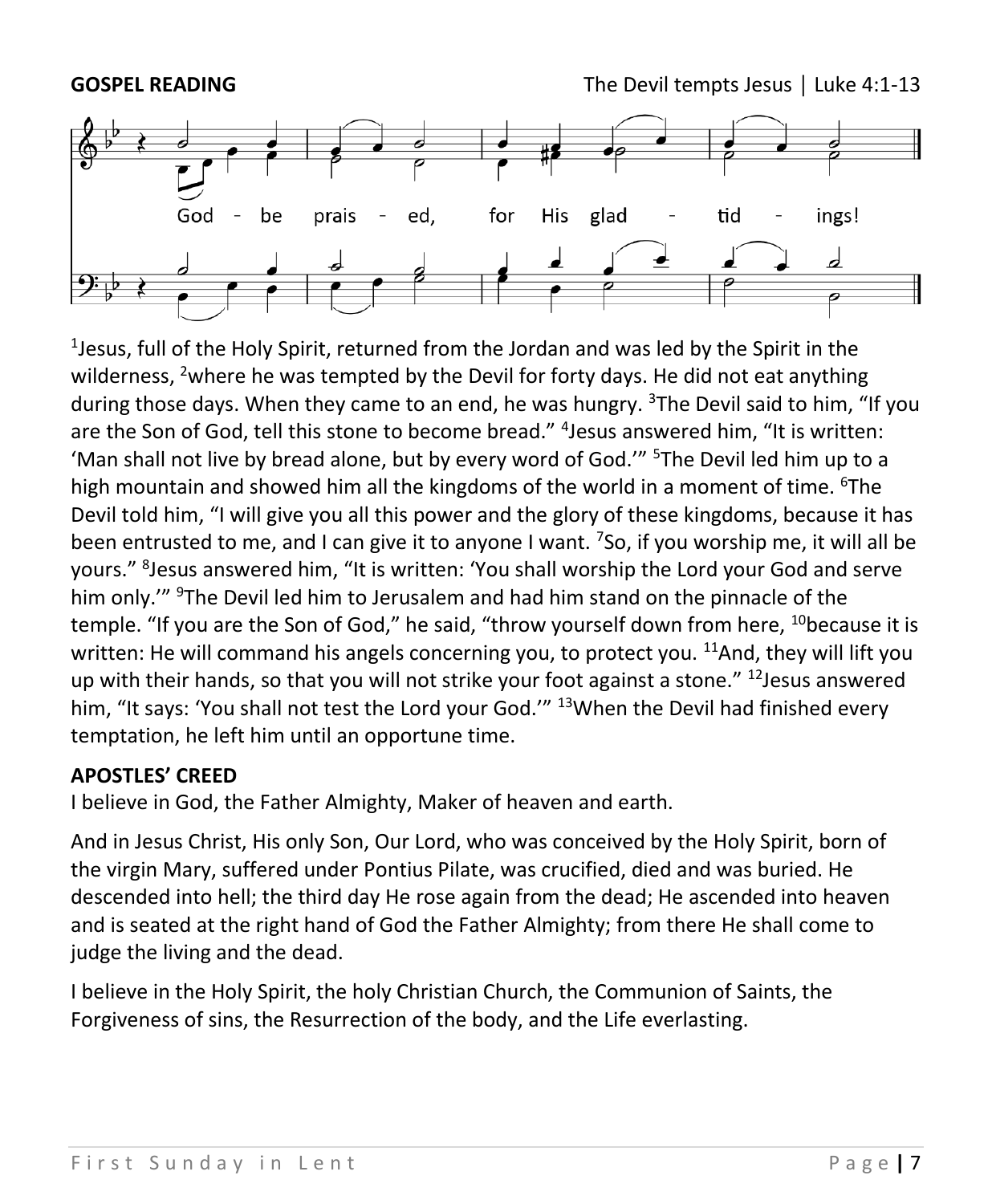

#### **HYMN A** Mighty Fortress Is Our God │ ELH 250

#### **SERMON** Tempted for You │ Luke 4:1-13

## **WE GIVE THANKS**

#### **PRAYER OF THE CHURCH**

Lord Jesus, You are the author and perfecter of our faith. Obeying Your Father's will, You endured the cross and scorned its shame. Now You sit at the right hand of the throne of God, governing all things.

Lord, we confess that it was for us and for our salvation that You came to this world to suffer and die. You bore our guilt. You endured our punishment. You experienced the wrath of God in our place. For Your unselfish sacrifice on our behalf, help us show our gratitude to You in everything we think, say, and do.

As we walk through life, keep us from becoming entangled by sin. Remove all obstacles and stumbling blocks, and keep us from falling or going astray. Help us run with perseverance the race that You have marked out for us. When that way involves pain, suffering, or persecution, help us view these things as evidence of Your loving discipline intended to draw us ever closer to You.

#### *Special prayers and intercessions may follow.*

Hold before us the example of those who have gone before, bearing the cross for You. As You led them, so lead us. As You strengthened them, so strengthen us. Keep our eyes fixed on You, for then we shall surely arrive safely at the heavenly home You have prepared for us. Hear us for Your mercy's sake. Amen.

#### **OFFERING & FRIENDSHIP REGISTER**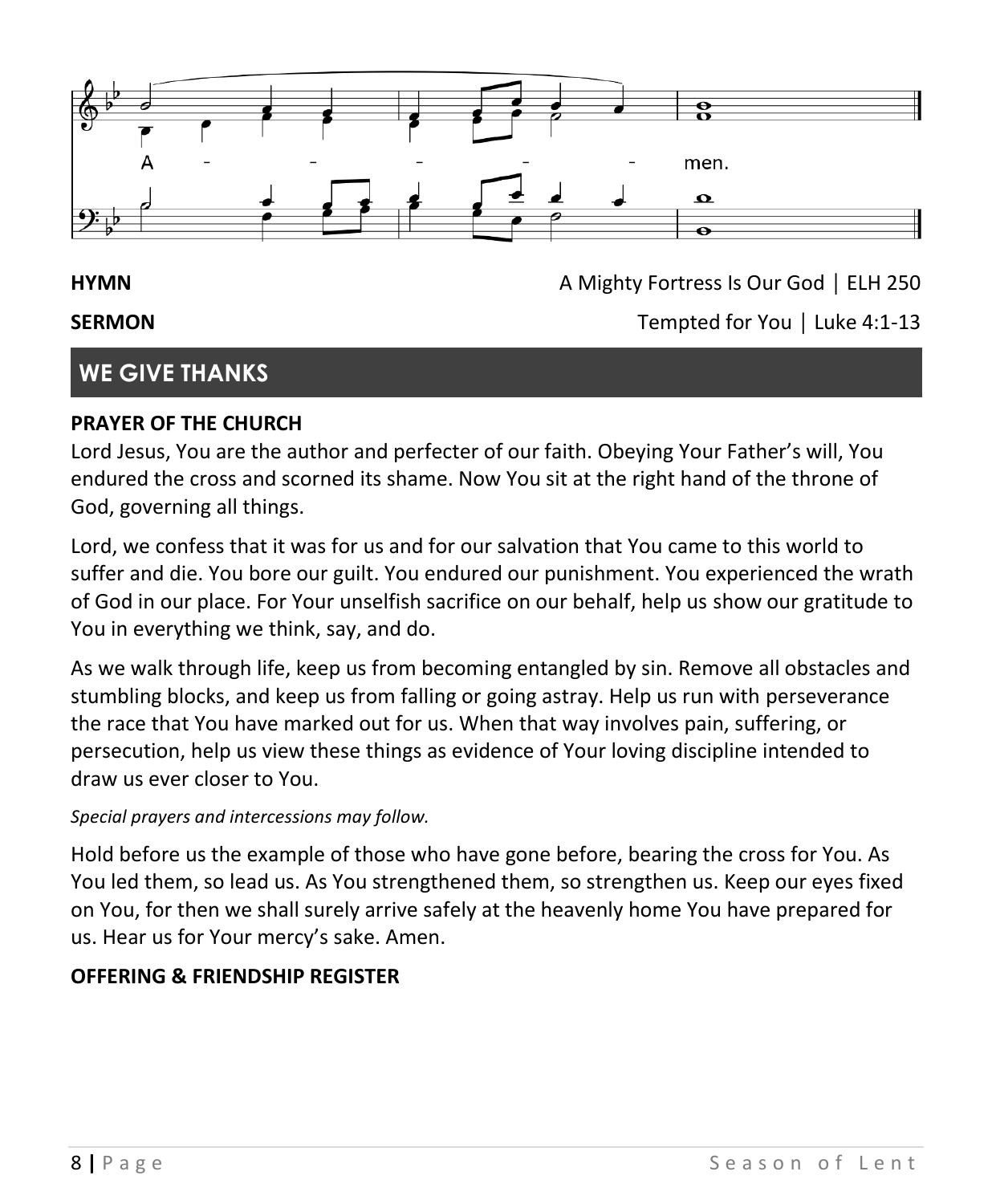#### **LORD'S PRAYER**



#### **PRAYER**

We thank You, Lord God the Father, that You have given Your only-begotten Son, that whoever believes in Him should not perish but have everlasting life. We thank You, Lord Jesus Christ, that You have borne in Your sacred body all our sins, and by Your blood have blotted out all our transgressions. We thank You, Lord, the Holy Spirit, that You have created in our hearts true faith, that we know of nothing to trust for our salvation, except Jesus Christ, and Him crucified. O God, grant us Your grace, that we may perfectly believe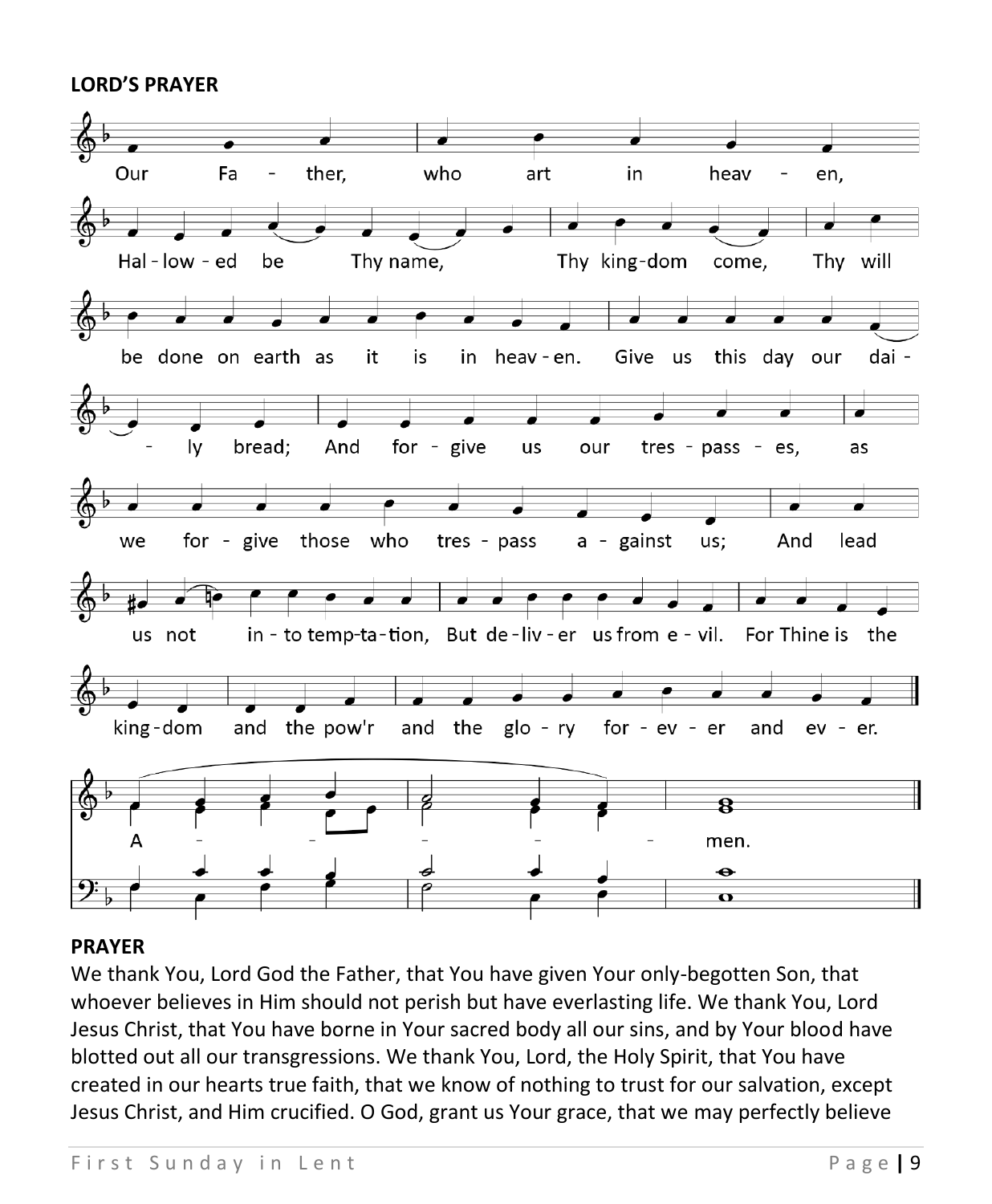that all our sins are forgiven for the sake of the passion and death of our Lord Jesus Christ, and so enlighten us by Your Holy Spirit, that, in the power of our Redeemer's death, we may day by day put off sin, and never forsake the Lord Jesus Christ, until we see Him face to face in life eternal. We ask it all in Christ's name.



#### **BENEDICTION**

The Lord bless you and keep you.

The Lord make His face shine upon you and be gracious unto you.

The Lord lift up His countenance upon you and give you peace.



**HYMN** Lord, Keep Us Steadfast in Thy Word │ ELH 589

#### **PRAYER**

O Lord, we render unto You our heartfelt thanks that You have taught us what You would have us believe and do. Help us, O God, by Your Holy Spirit, for the sake of Jesus Christ, to keep Your Word in pure hearts, that we thereby may be strengthened in faith, perfected in holiness, and comforted in life and death. Amen.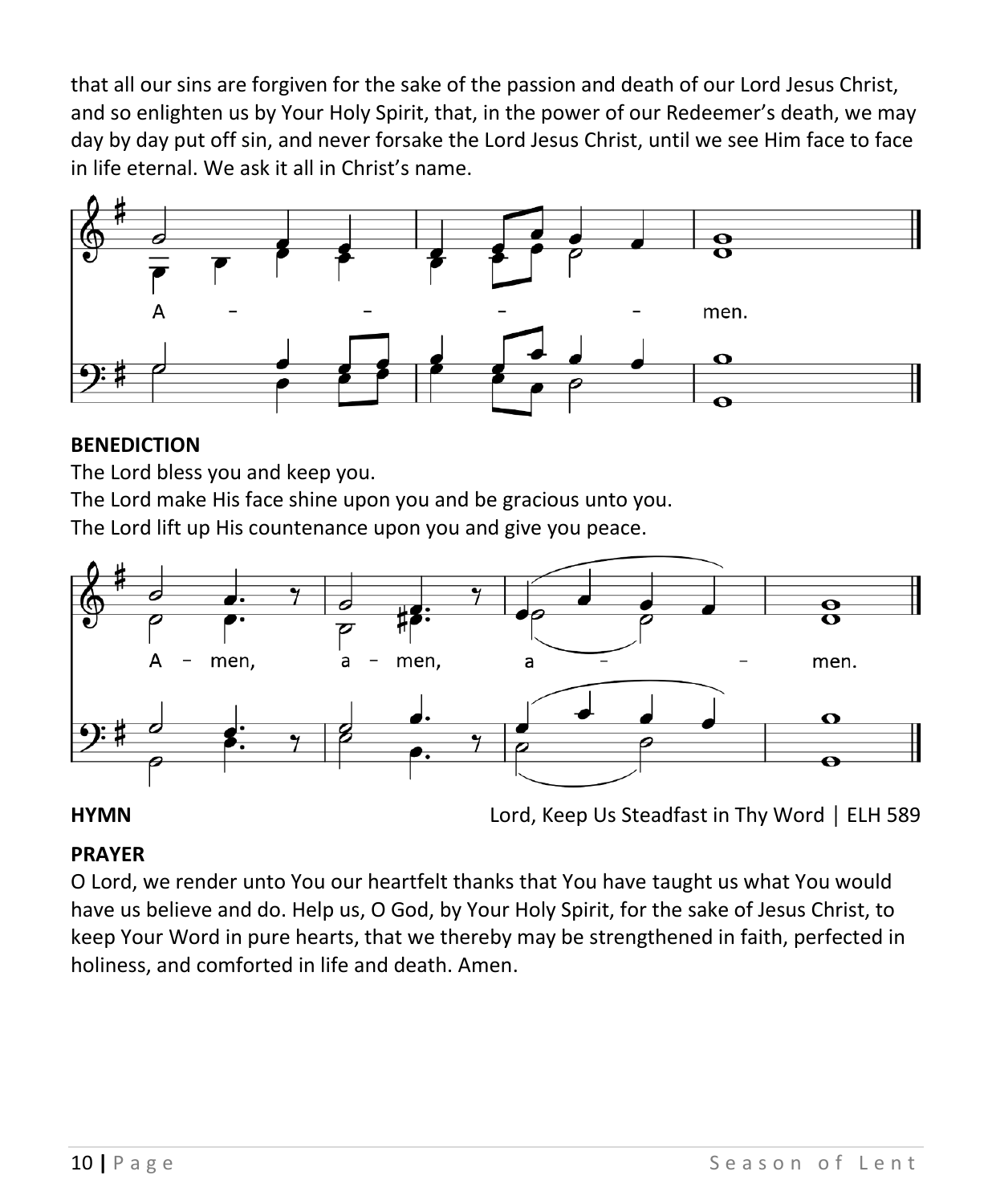# **WE THANK THOSE WHO SERVE**

Ensemble **Abigail Hartwig, Rachel Kerkow, Alison Wierschke** Katie Hartwig | Accompanist/Director Organist **Katie Hartwig** Ushers **Brian Devos & Brandon Evers** Terry Field & Seth Grabow Refreshments **Peace Group 3**